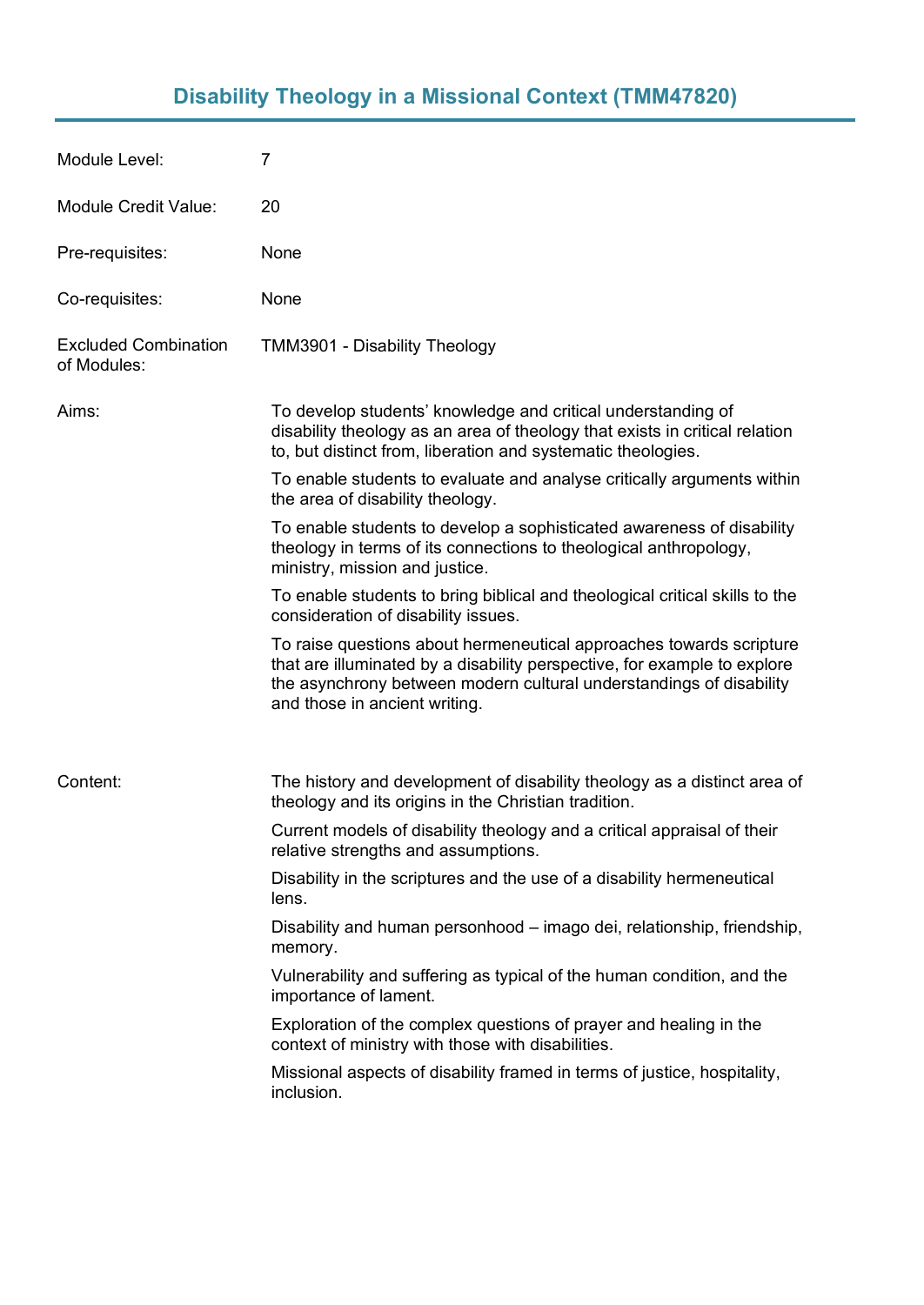Learning Outcomes: By the end of this module students will be able to:

## *Subject Specific Knowledge [SSK 1, 2, 3]*

Demonstrate a depth of understanding and knowledge of disability theology as a distinct area of theology. [SSK1]

Understand, assimilate, and evaluate critically some different theological methods and models in disability theology. [SSK2]

Research and give a coherent account of some key doctrinal questions and the controversies around them in disability theology (eg healing, embodiment, imago dei), and relating this to today's church and social context. [SSK2]

Demonstrate a critical grasp of hermeneutical issues in disability theology. [SSK3]

## *Subject Specific Skills [SSS 1, 2, 3]*

Apply their knowledge to undertake an independent investigation of Christian church, ministry and mission in the light of disability issues, and to report these findings within academic conventions. [SSS1]

Evaluate and apply disability models, develop critiques of them and, where appropriate, propose new hypotheses. [SSS2]

Reflect theologically in a sophisticated and rigorous manner, exercising sound judgement when engaging systematically and creatively with disability. [SSS3]

#### *Key Skills [KS 1, 3]*

Undertake systematic and creative research into a disability issue within church, ministry or mission, and communicate their findings with clarity, sensitivity, fairness and imagination. [KS1]

Exercise these learning skills to develop a resource of use to churches or ministers. [KS3]

| Modes of Teaching and<br>Learning: | Teaching methods to be specified by each TEI, using the 'Guidelines'<br>for Modes of Teaching and Learning'                             |
|------------------------------------|-----------------------------------------------------------------------------------------------------------------------------------------|
| <b>Contact Hours:</b>              | Contact hours to be specified by each TEI using the 'Guidelines for<br>Contact Hours'                                                   |
| Formative Assessment:              | Formative assessment to be specified by each TEI in line with the<br>published guidelines on formative assessment                       |
| Summative<br>Assessment:           | Summative assessment to be specified by each TEI using the<br>published guidance on assessment patterns for undergraduate<br>programmes |